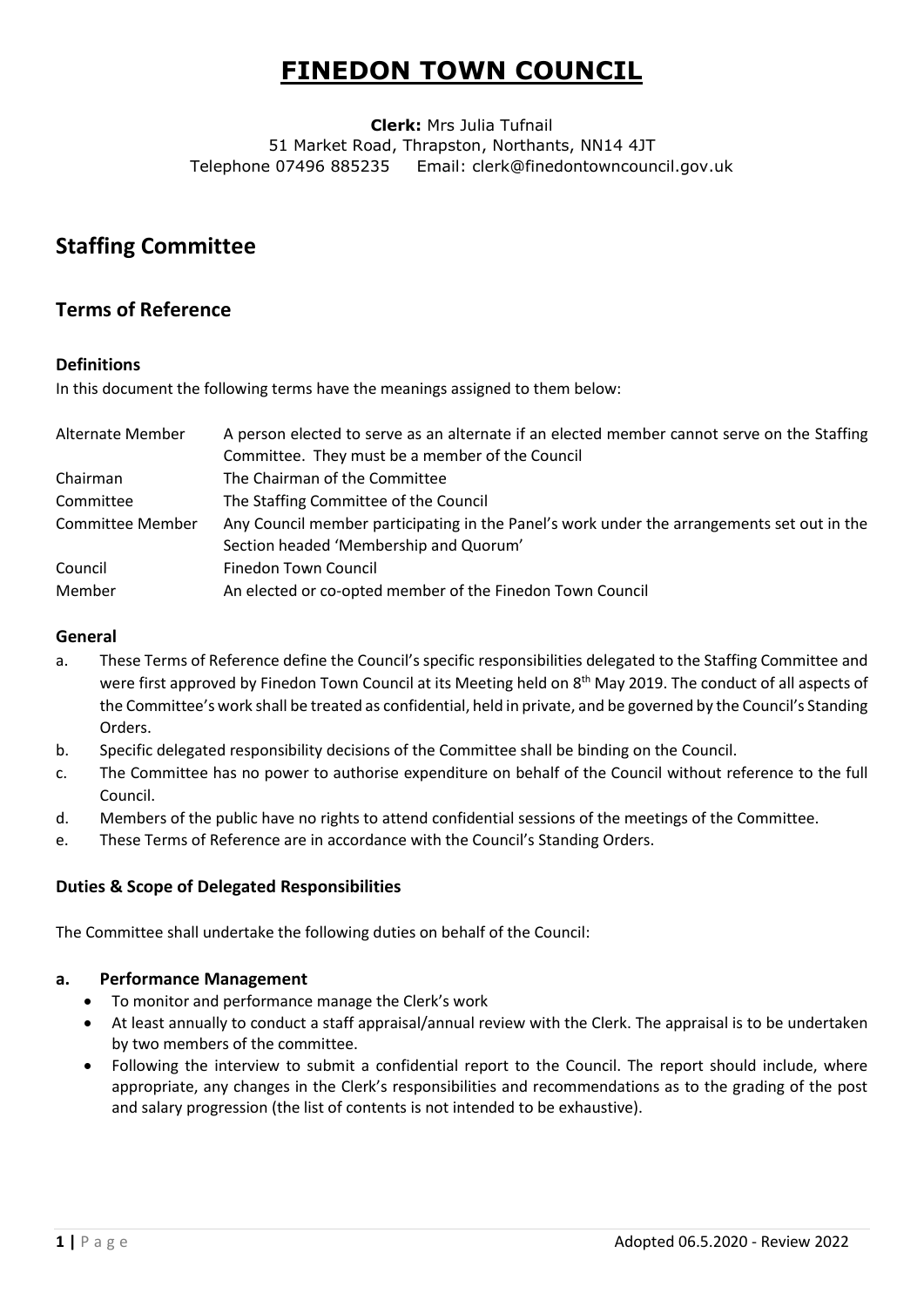# **FINEDON TOWN COUNCIL**

#### **Clerk:** Mrs Julia Tufnail

51 Market Road, Thrapston, Northants, NN14 4JT

Telephone 07496 885235 Email: clerk@finedontowncouncil.gov.uk

#### **b. Dispute Resolution Proceedings**

- To oversee 'informal' dispute resolution arrangements and the appointment of a trained mediator if required for mediation, conciliation or arbitration.
- To appoint a Hearing Panel upon any formal grievance issue raised by staff under this Council's Grievance Procedure.
- To appoint a Hearing Panel upon appropriate disciplinary cases as set out the Council's Disciplinary Procedure, making recommendation to Council if sanctions are to be imposed.
- To convene Appeals Hearing Panels where required

#### **c. Appointment of new staff**

To oversee recruitment and selection of new employees on behalf of the council (with the Clerk where appropriate) including job description, person specification, advertising, shortlisting, interviewing, reference checking, making recommendation to full Council and defining the induction process.

#### **d. Other Duties and Responsibilities**

- To oversee the programme of training for Councillors and employees such as will encourage professional advancement and make recommendations for expenditure to support these goals.
- To review staffing structures in the council and pay-scales annually
- To draft, review and monitor employment policies and procedures.
- To recommend the payment of overtime, additional hours and employment related expenses in relation to the employees, as may be deemed necessary.
- To monitor absences and approve holiday and other leave requests for the Clerk.
- To keep under review the working conditions and health and safety of the council's staff
- To oversee the termination arrangements for the Council's staff

#### **e. Powers**

- Subject to the power, set out in paragraph 2 immediately below, the Committee shall have no other powers.
- The Chairman, subject to the agreement of the Committee's Members, shall have the power to invite an appropriate expert in human relations to attend Dispute Resolution meetings to advise the Committee. Such Invited Participants shall have the freedom to participate in the enquiry but not to vote.

#### **f. Membership and Quorum**

- The Committee shall consist of 3 Members and an Alternate Member, all of whom shall be elected from Members of the Council. The Committee shall appoint one of the members to be the Committee's chairman.
- The quorum shall consist of 3 Committee Members. For the avoidance of misunderstanding the Alternate Member only attends a meeting if an elected Committee Member is unable to participate.
- In the event that one or more of the Committee Members is unable to serve the following arrangements shall be adopted:
	- a. The first Committee Member unable to serve shall be replaced by the Alternate Member.
	- b. If any further Committee Members or the Alternate Member are unable to serve, they shall be replaced by suitable councillors appointed by the Council.
	- c. If one of the Committee Members unable to serve is the Chairman, then the revised Committee when fully formed shall at the relevant meeting elect its own Chairman.
	- d. Any person serving as a Committee Member under the arrangements in this clause shall have the same powers, they would have possessed had they been elected by the Council.